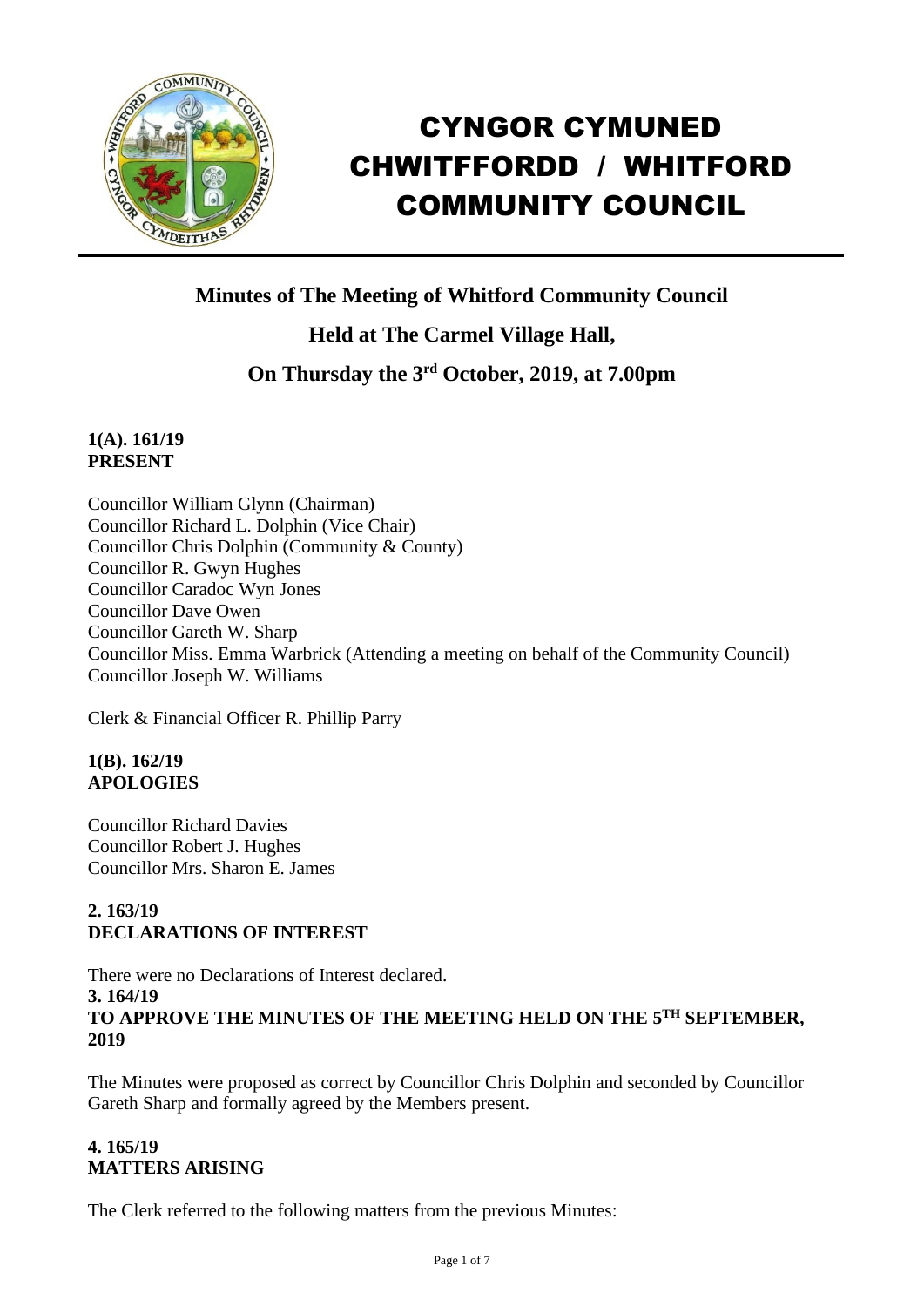**Minute no: 4. 143/19 sub minute no's: 4.122/19 & 4.105/19 (page 2)** - in relation to a meeting with Officers from Flintshire County Council – to discuss providing a grass cutting service by the Community Council. The Clerk advised, that despite further requests to Mr. Darell Jones, the promised maps of grass cutting areas within the Community had not been provided.

**Members agreed the following:** To escalate the matter and for County Councillor Chris Dolphin to take the matter forward with a Chief Officer, in particular, as the maps had been promised since 24<sup>th</sup> June, 2019.

**Minute no: 4. 143/19 sub minute no: 5(D). 126/19 (page 3)** - in relation to additional signatories on the Council's HSBC Bank account. The Clerk advised that the updated HSBC Bank mandate had been confirmed. The following Councillors' were HSBC signatories on the HSBC Bank account: William Glynn, Richard Dolphin, Caradoc Jones, Robert Hughes, Joseph Williams, together with the Clerk Phillip Parry.

**Minute no: 5(E).148/19 (page 6)** - in relation to a Community Asset Transfer of Land adjacent to Ysgol Y Llan, Whitford. The Clerk advised that the Officer who dealt with the initial agreement had now retired from the County Council. The County had confirmed in an e-mail to the Clerk earlier in this day, that the draft lease in currently being prepared by the Legal Department and will forward as soon as they are in a position to do so.

**Minute no: 5(F). 149/19 (page 6)** - in relation to quotations for footway pavements on Monastery Road, Pantasaph and Babell Road, Gorsedd. The Clerk advised, that following site meetings with two contractors, whereby Councillors' William Glynn and Chris Dolphin were in attendance - two estimates had been received. The Clerk provided Members with the two estimate details.

**Members agreed the following:** Councillors' William Glynn and Chris Dolphin to arrange a further third quotation. A number of contractors contact details were provided by Members.

## **5(A). 166/19 CORRESPONDENCE**

#### **The following correspondence had been received, that was required to be either advised to, or dealt with by the Members:**

**(1)** The Clerk read out a report received from North Wales Police, in relation to reported criminal offences within the Community:

**Lloc** - 4 x crimes – all relate to making off without payment from the Singing kettle garage / 1 x Road rage assault

**Carmel** - 4 x crimes reported and range from: domestic assault / fraud offences / possible attempt residential Burglary

**Gorsedd** – 1 x crime - Informant stated a car has been taken from the village. Car found involved in a Road Traffic collision - enquires ongoing to identity driver.

- **(2)** North Wales Police Notification of a Daily Post article in relation to the following: Drugs Gang jailed for 22 years. The Gang were Holywell based.
- **(3)** Flintshire County Council Winter maintenance provision for 2019 / 2020. Councillor Chris Dolphin requested a copy to be sent by e-mail.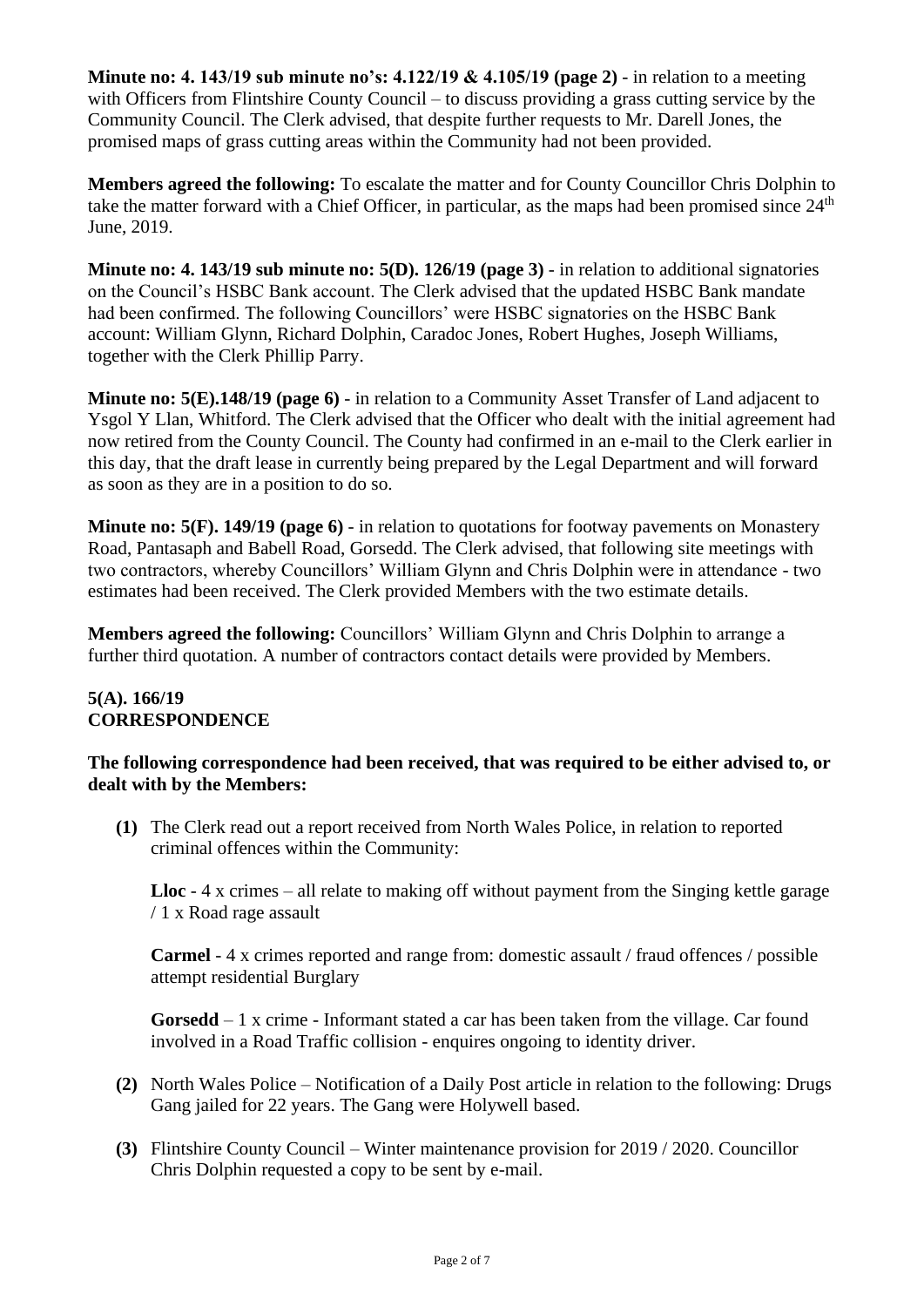- **(4)** Flintshire County Council Feedback from further visits to Town & Community Councils from Members of Flintshire Standards Committee.
- **(5)** Flintshire County Council Flintshire Local Development Plan Consultation  $30<sup>th</sup>$ September to 11<sup>th</sup> November, 2019.
- **(6)** Flintshire County Council County Waste Consultation. Councillors were provided with an e-mail link to complete the survey.
- **(7)** Councillor Chris Dolphin Notification from County Highways in relation to the imminent installation of new speed limit signage on the A5026 Celyn bends and A5151 Holywell area.

#### **5(B). 167/19 CLERK'S REPORT**

**(1)** The Clerk advised that HSBC – the Council's banking provider had removed without notification the transfer of funds from the deposit account to the current account The Clerk explained that when a cheque is authorised by Council and subsequently produced by the recipient to their bank, funds are atomically transferred from the Council's deposit to current account to cover the cheque payment. The Clerk will have to manually transfer funds between accounts and keep a healthy balance in the current account by internet transfer.

**Members agreed the following**: Were disappointed that HSBC had taken away this service without any consultation or notification. The Clerk to make the necessary transfer between accounts.

**(2) Street Lighting:** The Clerk advised that there were a four faulty street lamps in Llwyn Ifor Lane (this Lane is the boundary between the Mostyn and Whitford Community Councils). It would appear that two lamps are in the Whitford Council area, with one in Mostyn, whereby the fourth lamp appears to be sited directly on the border. There appears to be an underground fault – which would require Scottish Power to repair.

**Members agreed the following:** The Clerk to write to Mostyn Community Council, advising that one of their lamps are out of order, and seeking if the fourth lamp is on their schedule.

#### **5(C). 168/19 TO RECEIVE AND APPROVE THE QUARTERLY STATEMENT OF ACCOUNTS TO THE 30TH SEPTEMBER 2019**

The Clerk, as Financial Officer, provided Members with a copy of the Quarterly Statement of Accounts, as at the end of September 2019, together with copies of the two Council Bank account statements. The Clerk further provided Members, with a breakdown in relation to the budget headings, which included income and expenditure to-date.

**Members agreed the following:** Approved the Statement of Accounts, whereby the document was signed by the Chair of Council – Councillor William Glynn.

#### **5(D). 169/19**

**TO REVIEW (AMEND / UPDATE) AND APPROVE, THE FOLLOWING POLICIES: (A) CODE OF CONDUCT (B) NATIONAL STANDING ORDERS (C) LOCAL STANDING ORDERS (D) FINANCIAL REGULATIONS (E) INTERNAL FINANCIAL CONTROLS (F) ANNUAL RISK ASSESSMENT – 2019/20 (G) RETENTION OF DOCUMENTS ETC., SCHEDULE (H) FIXED ASSET REGISTER – 2019/20 (I) RETENTION OF DOCUMENTS POLICY STATEMENT (J) ANNUAL INVESTMENT STRATEGY – 2019/20 (K) MODEL**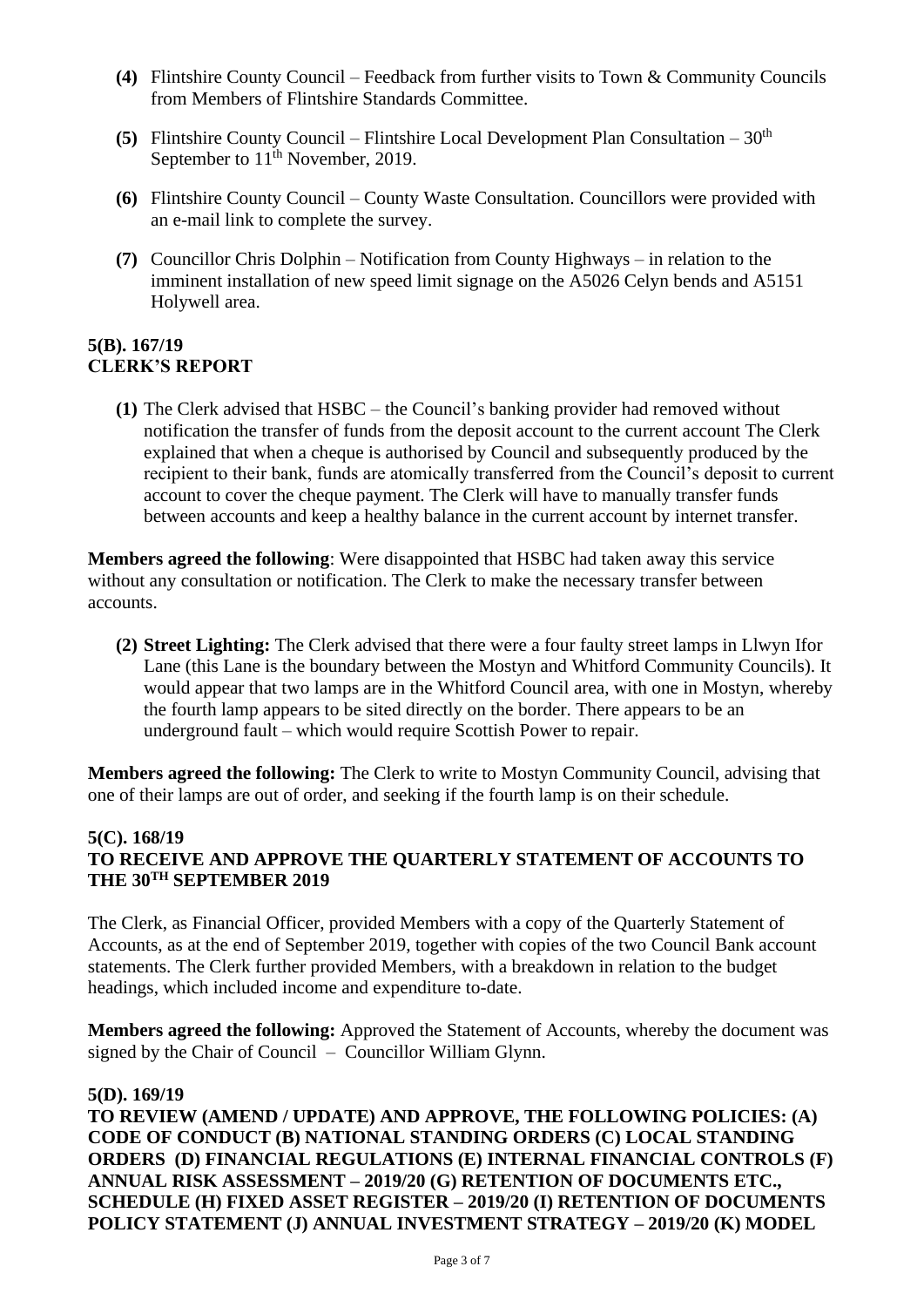#### **LOCAL RESOLUTION PROTOCOL (L) GENERAL DATA PROTECTION REGULATION POLICIES**

**Members agreed the following:** Approved and updated the above policies, and to be further reviewed, if necessary, before the end of the financial year.

#### **5(E). 170/19 TO CONSIDER: NEW SOCIAL MEDIA POLICY**

The Clerk recollected to Members a copy of a document named: 'Social Media – A Guide for Councillors' which had been sent to all Members prior to the meeting by e-mail. The Guide had been produced by Welsh Assembly Government.

**Members agreed the following:** Whilst the Community Council are not presently linked to any Social Media sites, the Members confirmed, their commitment to adhere to the guidelines contained in the Guide.

#### **5(F). 171/19 WALES AUDIT REPORT: TO UPDATE ASSET REGISTER WITH LOCATION OF COUNCIL ASSETS**

The Clerk recollected to Members the External Audit Report (Wales Audit) - which referred to the Council's Asset Register – which should record the purchase date, asset holder details, together with the location of the asset. The Clerk advised that whilst this information is available since his appointment as Clerk, the asset register requires updating prior to his appointment. Members were provided with a copy of the current asset register.

**Members agreed the following:** To set up a Sub- Committee of the following Council Members: Councillors' William Glynn, Robert Hughes and Caradoc Jones – to update the asset register with the Clerk.

## **6. 172/19 REPRESENTATIVES REPORTS (COMMITTEES, LIAISON & MEETINGS ATTENDED)**

- **(i)** Councillor William Glynn advised of his attendance at the following: Leeswood and Holywell Civic Services.
- **(ii)** Councillor William Glynn advised of his attendance at a Flintshire County Council Local Development Seminar – which was also attended by Councillor Robert Hughes and the Clerk Phillip Parry. Councillor Glynn provided Members with a detailed overview of the information provided by the County at the event.
- **(iii)** Councillor William Glynn advised of his attendance at the Flintshire Standards Annual Meeting held in Caerwys – which was also attended by Vice Chair Councillor Richard Dolphin. During the meeting Councillor Glynn was asked if the Carmel Village Hall could be utilised as a venue for a County training session for Councillors within Flintshire.

**Members agreed the following: (1)** To host the training session for Town & Community Councillors **(2)** Councillor Chris Dolphin to provide the Clerk with Village Hall availability dates.

**(iv)** Councillor Joseph Williams reported his attendance at a meeting in Ysgol Y Llan Primary School (Board of Governors) in Whitford. Councillor Williams advised, that a defibrillator unit had been received by the School from Flintshire County Council. The unit would be sited within the School grounds – and also accessible to the public. Councillor Williams wished to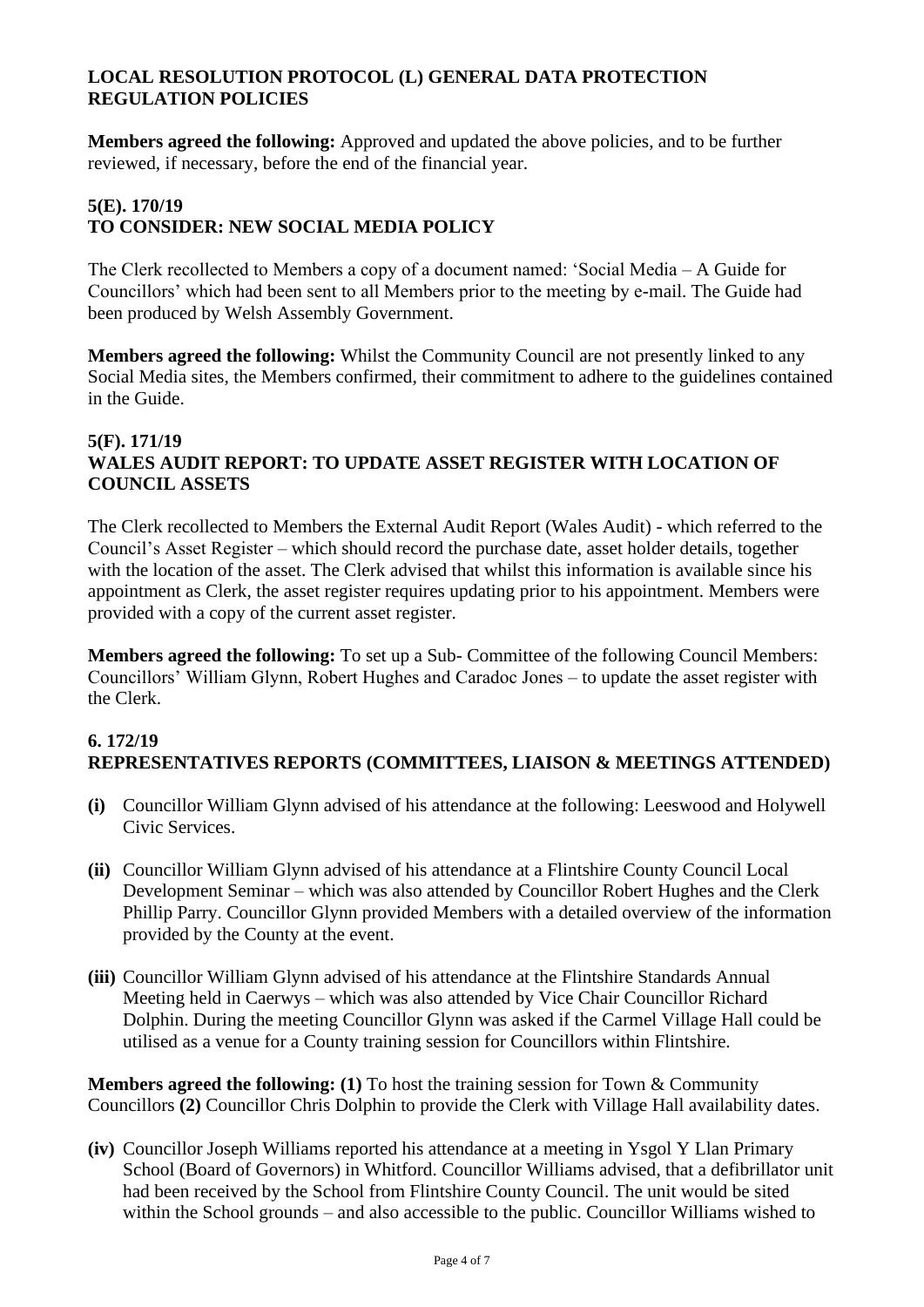receive the observations of Council to fund the purchase of a suitable outdoor housing unit for the defibrillator.

**Members agreed the following:** Would be amicable to consider an application for financial assistance, from either the Parent Teacher Association, or the School.

## **7(A). 173/19 PLANNING APPLICATIONS The following planning applications were dealt with by the Members at the meeting:**

**(1)** Planning application number: 060257– for demolition of single storey garage & annex, formation of new 2 storey side extension with single storey rear extension. Erection of new detached double garage with large capacity oil storage tank behind rear wall. Erection of aluminium framed & glazed veranda to rear, at Pen Yr Orsedd, Gorsedd.

**Comment by Council:** Providing that the application complies with planning policy, then no objections raised.

**(2)** Planning application number: 060461 – for conversion of attached garage into residential annex, at Fielding House, Monastery Road, Pantasaph.

**Comment by Council:** Providing that the application complies with planning policy, in particular, HSG7 - Change of Use to Residential Outside Settlement Boundaries (Flintshire Local Development Plan) - then no objections raised.

#### **7(B). 174/19 PLANNING DECISIONS**

#### **The following planning decisions have been received from Flintshire County Council:**

- **(i)** Planning application no: 059786 for proposed garage extension, at Holliberry House, Babell Road, Gorsedd. Approved.
- **(ii)** Planning application no: 059980 for application for a lawful development certificate for a proposed use for the construction of a caretakers house/shop/office in accordance with planning permission 0238/83, at Pen y Glol Caravan Park, Lloc. Approved.

# **8. 175/19 STREETSCENE SCHEDULE (FLINTSHIRE COUNTY COUNCIL)**

#### **The Clerk advised in relation to the following matter that had been reported to StreetScene, since the last Council meeting:**

**(1)** Letter received by a Community Councillor in relation to concerns with a protruding hedge in the area of Downing Road, Whitford. Mr. Seaburg acknowledged receipt of a copy of the letter and advised, that he would visit the area and take any necessary action.

#### **Members brought the following concerns to the meeting:**

- **(i)** Pot Holes at the top area of Maes Rhydwen Estate Road, Whitford (this has been previously reported – but is still outstanding).
- **(ii)** Suggested new white lines on Carmel Road from Holway Garage to Ysgol Bro Carmel.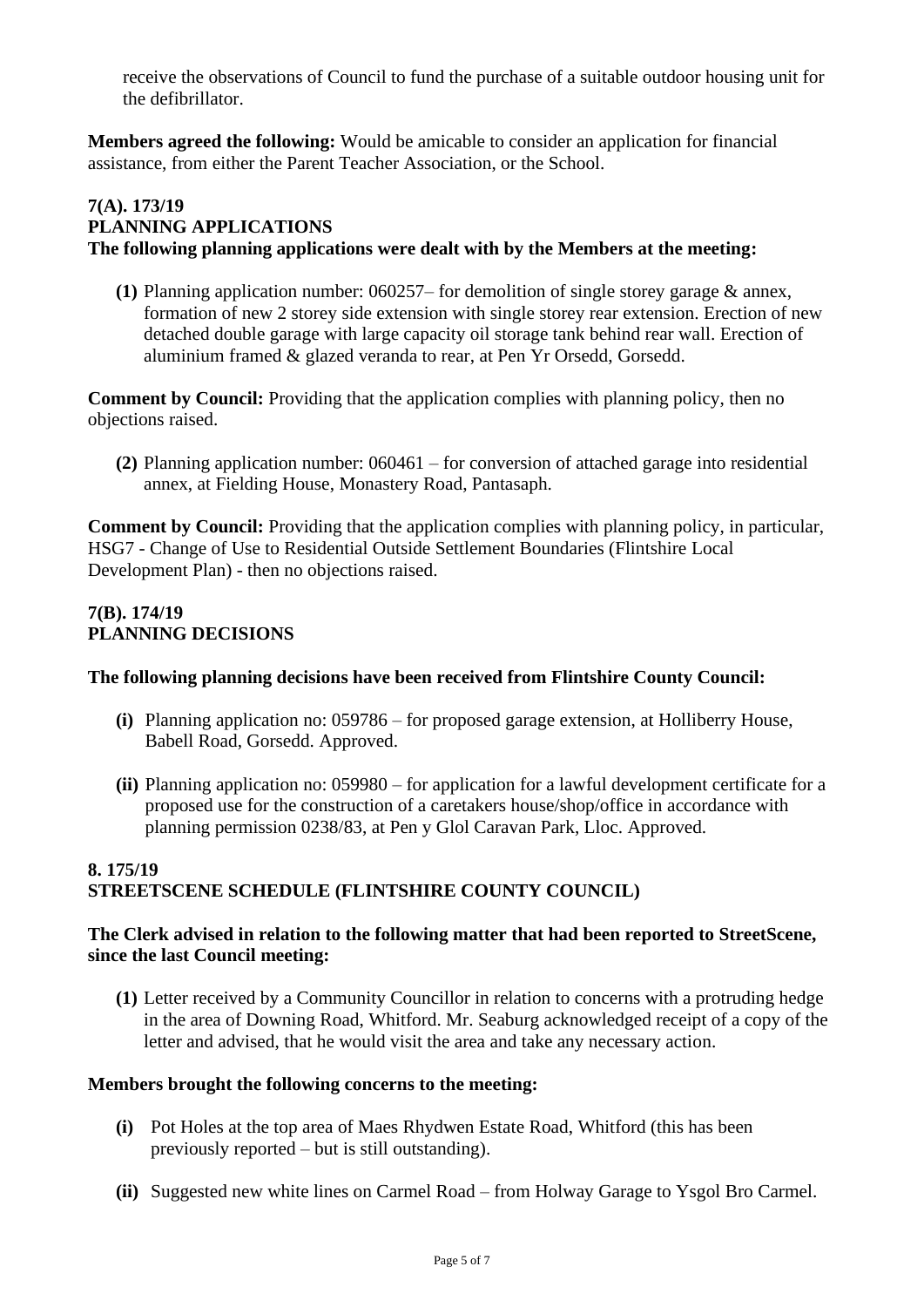- **(iii)** To review and or paint new white lines in Ocean View Estate, Carmel.
- **(iv)** Suggested new 'Stop' sign at Halfway House, Carmel junction with A5026.
- **(v)** Hedge concerns on footpath from: The Pines towards the former Fielding Arms, Pantasaph. (Councillor received complaint from a resident, that it was impossible to push a pram along this footpath).

#### **The Clerk advised that the above concerns would be brought to the attention of StreetScene.**

**(vi)** Pen y Gelli Quarry: the hedge running alongside the quarry - on the A5151 Lloc - requires cutting back.

**Members agreed the following**: **(1)** The cutting of the hedge is the responsibility of the Community Council **(2)** Councillor William Glynn to seek a quotation for the work.

## **9. 176/19 APPROVAL OF ACCOUNTS FOR PAYMENT**

| <b>Cheque</b><br><b>Number</b> | Payee                                                                                                                                                                                                                          | <b>Net</b><br>£ | Vat<br>£ | <b>Total</b><br>£ |
|--------------------------------|--------------------------------------------------------------------------------------------------------------------------------------------------------------------------------------------------------------------------------|-----------------|----------|-------------------|
|                                | <u>Payments to be confirmed – paid in-between meetings</u>                                                                                                                                                                     |                 |          |                   |
|                                | <b>Direct Debit:</b> Scottish Power (July - Street Lighting<br>Electricity Account - payment dated 09/09/2019)                                                                                                                 | 146.46          | 29.29    | 175.75            |
|                                | <b>BACS:</b> IS UK Ltd Group (sign makers, Flint) – as per<br>agreed quotation for car park sign in Whitford - payment<br>dated 11/09/2019                                                                                     | 489.00          | 97.80    | 586.80            |
|                                | <b>BACS:</b> One Voice Wales (Delegate fee for Cllr Gareth<br>Sharp to attend AGM) - payment dated 18/09/2019                                                                                                                  | 100.00          |          | 100.00            |
|                                | <b>Direct Debit:</b> Scottish Power (August - Street Lighting)<br>Electricity Account - payment dated 09/09/2019)                                                                                                              | 4.86            | 1.17     | 5.85              |
|                                | <b>NOTE:</b> Account for £151.33 plus VAT £30.27 – Total<br>£181.60. The above payment to Scottish Power dated<br>09/09/2019 was a duplicate payment taken by SP. The<br>figure of £175.75 has been deducted from this invoice |                 |          |                   |
|                                | <b>Payments for consideration at meeting</b>                                                                                                                                                                                   |                 |          |                   |
| 130                            | Wales Audit Office (BDO Fee for Annual External<br>Audit)                                                                                                                                                                      | 264.75          |          | 264.75            |
|                                | Standing Order: H. M. Revenue & Customs. Clerk's<br>PAYE & Clerk & Council NI - July, August &<br>September 2010 – payment date: 06/10/2019)                                                                                   | 500.31          |          | 500.31            |
| 131                            | R. P. Parry – Clerk. Travelling expenses from October                                                                                                                                                                          | 112.95          |          | 112.95            |